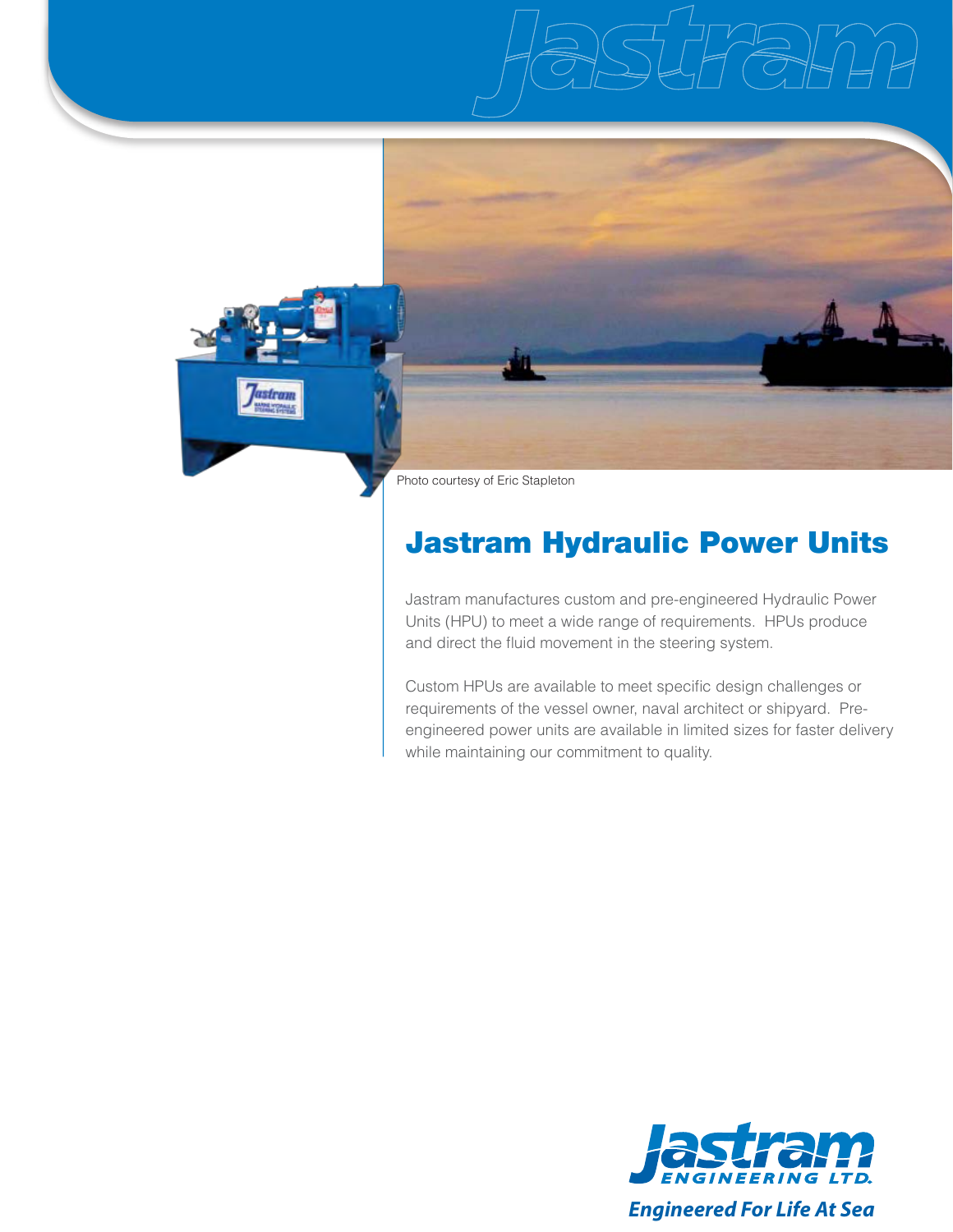

### Pre - engineered HPUs

The Jastram pre-engineered HPU interfaces the vessel's hydraulic steering gear with its electric control system. These power units are optimized to work with Jastram cylinders and control systems.

If there are any changes beyond the specified options to a Pre-engineered HPU it would become a custom HPU as engineering support would be needed.

Standard features of Pre-engineered HPUs are:

- Lockvalve
- Vented Reservoir
- Adjustable flow control
- Pressure gauge
- Return line filter
- Low level sensor
- Push to read Sight / Temp. gauge
- Filter clogging sensor
- Either 50Hz or 60Hz Motor
- Single speed directional valve
- Jastram Blue is the only color available

The minimum start up oil temperature is 0° C (32° F). If the start up oil temperature is below or remains near 0˚ C for more than a brief interval, consult the factory.



Use only Standard **ISO grade 32 hydraulic oil** in all Jastram steering systems.

#### **WARNING: DO NOT USE TRANSMISSION OR BRAKE FLUID**

#### **Oil Temperature**

The maximum operating temperature for the hydraulic oil must not exceed 65˚ C (150˚ F). If operational or ambient conditions cause the hydraulic oil to exceed this temperature then adequate cooling must be provided.

The minimum operating temperature is 40˚ C (104˚ F). If conditions are such that the oil temperature is below this temperature consult the factory.

# Custom HPUs

### **Jastram Pre-engineered HPU Specifications**

| HPU Model  | Part Number | Motor YR | $x^2$ | Reservoir | 1018 55 - 404 Rds 031 |       | Poure (simplion<br>Poider DN Dase | Max Working<br>Pressure |  |
|------------|-------------|----------|-------|-----------|-----------------------|-------|-----------------------------------|-------------------------|--|
| HPU-051-21 | JA-501016-1 |          | 60    | 5         | 1.46                  | 3.70  | 208-230/460                       | 1000                    |  |
| HPU-051-11 | JA-501016-2 |          | 50    | 5         | 1.20                  | 3.10  | 220/380/440                       | 1000                    |  |
|            |             |          |       |           |                       |       |                                   |                         |  |
| HPU-101-21 | JA-501017-1 | 3        | 60    | 10        | 2.92                  | 8.90  | 208-230/460                       | 1500                    |  |
| HPU-101-11 | JA-501017-2 | 3        | 50    | 10        | 2.38                  | 7.80  | 220/380/440                       | 1500                    |  |
|            |             |          |       |           |                       |       |                                   |                         |  |
| HPU-201-21 | JA-501018-1 | 5        | 60    | 20        | 4.38                  | 15.40 | 208-230/460                       | 1500                    |  |
| HPU-201-11 | JA-501018-2 | 5        | 50    | 20        | 4.75                  | 14.80 | 220/380/440                       | 1500                    |  |
|            |             |          |       |           |                       |       |                                   |                         |  |
| HPU-401-21 | JA-501020-1 | 10       | 60    | 40        | 8.00                  | 28.00 | 208-230/460                       | 1500                    |  |
| HPU-401-11 | JA-501020-2 | 10       | 50    | 40        | 8.00                  | 28.40 | 220/380/440                       | 1500                    |  |
| HPU-501-21 | JA-501021-1 | 10       | 60    | 50        | 10.33                 | 28.00 | 208-230/460                       | 1500                    |  |
| HPU-501-11 | JA-501021-2 | 10       | 50    | 50        | 9.73                  | 28.40 | 220/380/440                       | 1500                    |  |
|            |             |          |       |           |                       |       |                                   |                         |  |
| HPU-511-21 | JA-501022-1 | 15       | 60    | 50        | 11.73                 | 40.00 | 208-230/460                       | 1500                    |  |
| HPU-511-11 | JA-501022-2 | 15       | 50    | 50        | 12.13                 | 41.00 | 220/380/440                       | 1500                    |  |



In addition to the Pre-Engineered HPU's Jastram supplies custom HPU's upon request to fit any size and specification including:

- Special tank shape
- Tank capacity
- Special motors
- Custom manifolds
- Custom paint colors

Please contact your local Jastram Dealer for a quotation.



## Hydraulic Fluid